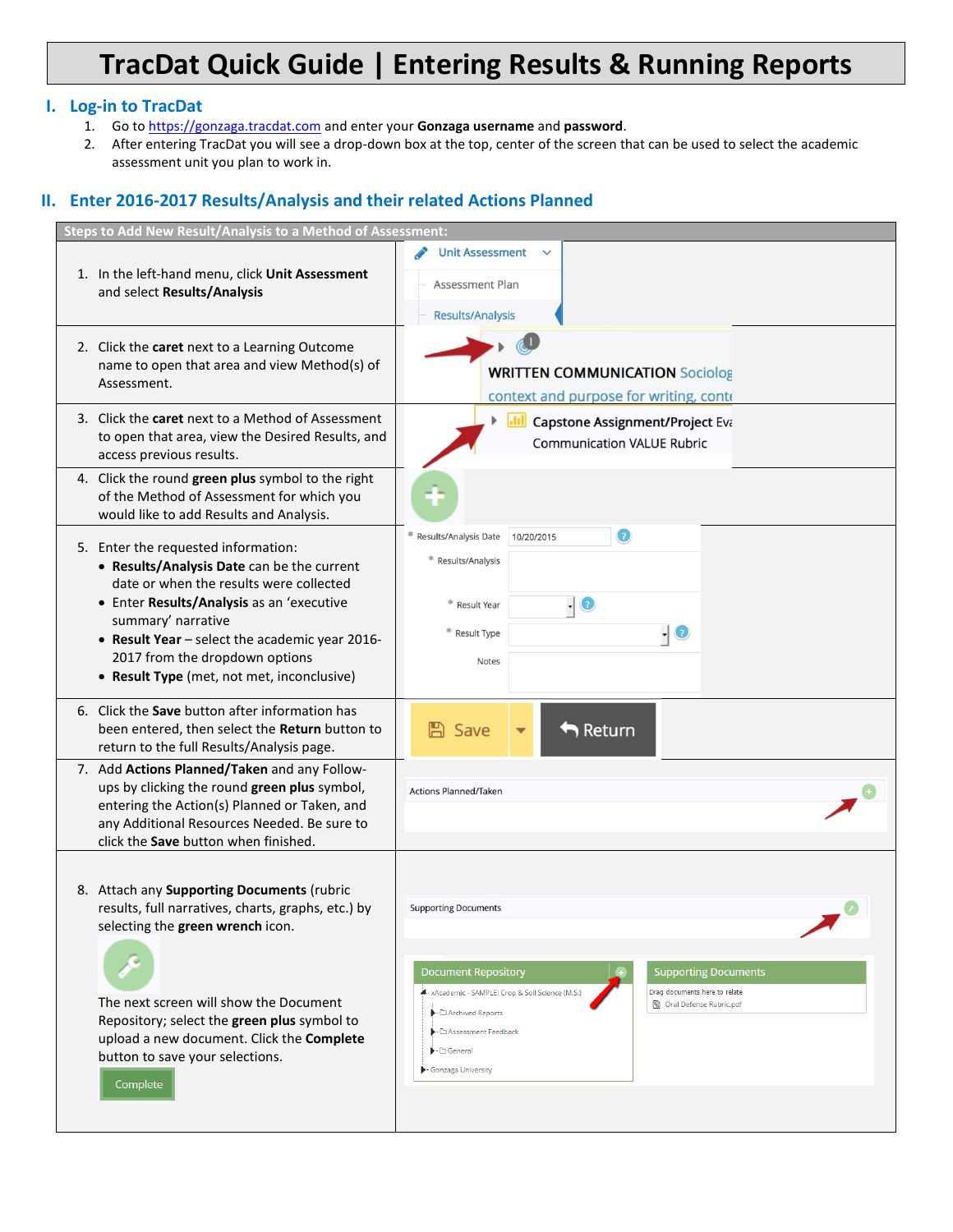### **III. Enter an Annual Reflection**

| <b>Add New Annual Reflections:</b> |                                                                                                                                                                                                                                                                                                                                         |                                                                      |  |  |
|------------------------------------|-----------------------------------------------------------------------------------------------------------------------------------------------------------------------------------------------------------------------------------------------------------------------------------------------------------------------------------------|----------------------------------------------------------------------|--|--|
| 1.                                 | In the left-hand menu, click Unit Assessment and<br>select Annual Reflections                                                                                                                                                                                                                                                           | <b>Unit Assessment</b><br>$\checkmark$<br>NEW!<br>Annual Reflections |  |  |
|                                    | 2. Click the green plus symbol to the right of Annual<br>Reflections.                                                                                                                                                                                                                                                                   | Annual Reflections                                                   |  |  |
|                                    | 3. Select the Academic Year from the drop down menu.                                                                                                                                                                                                                                                                                    | <b>Annual Reflection</b><br>Reflection                               |  |  |
|                                    | 4. Enter your <b>Reflection</b> as broad, reflective thoughts on<br>your comprehensive assessment plan, results, and<br>activities. Overall, how did things go this year? In<br>general, what did you learn from your assessment<br>data this year? Are you beginning to see trends that<br>are leading to overarching program changes? | Reflection                                                           |  |  |
|                                    | 5. Click the Save button after information has been<br>entered, then click the Return button to return to the<br>full Annual Reflections page.                                                                                                                                                                                          | Save<br>$\blacktriangleright$ Return                                 |  |  |

## **IV. Run the Assessment Report, Save it in your Documents Repository**

| <b>Add New Annual Reflections:</b>                                                                                                      |                                                                        |                           |
|-----------------------------------------------------------------------------------------------------------------------------------------|------------------------------------------------------------------------|---------------------------|
|                                                                                                                                         | Reports<br>Ш<br>v                                                      |                           |
| 1. In the left-hand menu, click Reports and select Standard Reports                                                                     | Standard Reports                                                       |                           |
|                                                                                                                                         | $\ast$ Format<br><b>PDF</b><br>$\boldsymbol{\mathrm{v}}$               |                           |
| 2. Select Assessment Report from the list of reports                                                                                    | * Report Title 2016-2017 Psychology Assessment Report                  |                           |
|                                                                                                                                         | <b>Report Subtitle</b>                                                 |                           |
| 3. Rename the Report Title to include the academic year and the<br>department/program name                                              | Gonzaga University Spires Logo*<br>Report Logo                         | $\boldsymbol{\mathrm{v}}$ |
|                                                                                                                                         | Filter                                                                 |                           |
|                                                                                                                                         | <b>Learning Outcome Statuses</b>                                       |                           |
|                                                                                                                                         | <b>Planned Assessment Years</b>                                        |                           |
|                                                                                                                                         | <b>Assessment Method Categories</b>                                    |                           |
|                                                                                                                                         | OAscending<br><b>O</b> Descending<br>Sort Results/Analysis             |                           |
| 4. Select the Result Year: 2016-2017                                                                                                    | Results/Analysis Date Between                                          | and                       |
|                                                                                                                                         | Result Years 2016 - 2017 X                                             |                           |
|                                                                                                                                         | <b>Result Types</b>                                                    |                           |
|                                                                                                                                         | <b>Annual Reflections</b>                                              |                           |
|                                                                                                                                         | Options                                                                |                           |
|                                                                                                                                         | Include Learning Outcomes With No<br>uncheck first<br>Results/Analysis |                           |
| 5. Uncheck first two options boxes (because we only want to include<br>outcomes with results/analysis for your final report submission) | two otpions<br>Include Assessment Method With No                       |                           |
|                                                                                                                                         | Results/Analysis                                                       |                           |
| 6. Check the options box to include Annual Reflections                                                                                  | Include Inactive Assessment Method                                     |                           |
|                                                                                                                                         | check Annual<br>Include Fields With No Data<br><b>Reflections</b>      |                           |
|                                                                                                                                         | Include Annual Reflections                                             |                           |